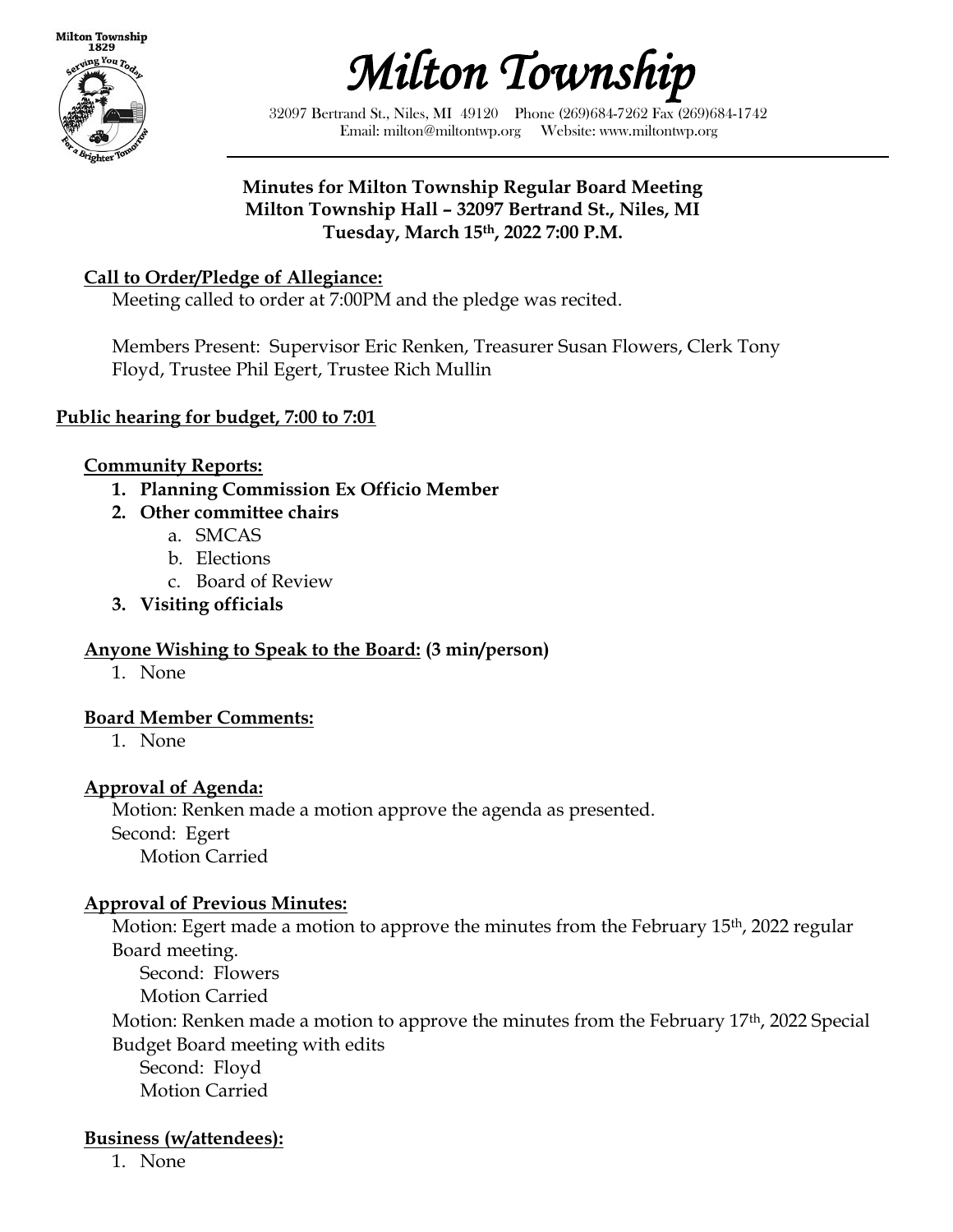#### **Old Business:**

1. None

#### **New Business:**

#### **1. Lawn Care RFP Approval**

Motion: Renken made a motion to approve the Lawn Care RFP as presented. Second: Flowers

Motion carried.

### **2. Charter Township**

Discussed for a resolution in April.

### **3. Elections**

a. Election Commission will meet on March 30th at 4pm.

Motion: Floyd made a motion to approve up to \$1000 for the purchase of an absentee voter drop box.

Second: Renken Roll Call Vote. Egert, Y. Flowers, Y. Floyd, Y. Renken Y. Motion carried.

### **4. Future Land Use, Zoning & Utilities**

# **5. Revenue Sharing Projections**

### **6. Road Projects**

Motion: Renken made a motion to approve the Cass County Road Commission quote for repairs to Batchelor Road, up to \$84,218.90

Second: Egert

Roll Call Vote. Egert, Y. Flowers, Y. Floyd, Y. Renken Y.

Motion carried.

Motion: Egert made a motion to approve the Cass County Road Commission quote for repairs to Rockinghorse, up to \$53,856.97.

Second: Renken

Roll Call Vote. Egert, Y. Flowers, Y. Floyd, Y. Renken Y.

Motion carried.

Motion: Renken made a motion to approve the Cass County Road Commission quote for repairs to Kestrel Dr, up to \$37,068.40.

Second: Egert

Roll Call Vote. Egert, Y. Flowers, Y. Floyd, recused. Renken Y.

Motion carried.

# **7. Wages**

Motion: Floyd made a motion to approve Wages Resolution 2022-3R as presented.

Second: Egert

Roll Call Vote. Egert, Y. Flowers, Y. Floyd, Y. Renken Y.

Motion carried.

# **8. 2022-2023 Budget Approval**

Motion: Renken made a motion to approve 2022-2023 budget resolution 2022-4R as presented.

Second: Floyd Roll Call Vote. Egert, Y. Flowers, Y. Floyd, Y. Renken Y. Motion carried.